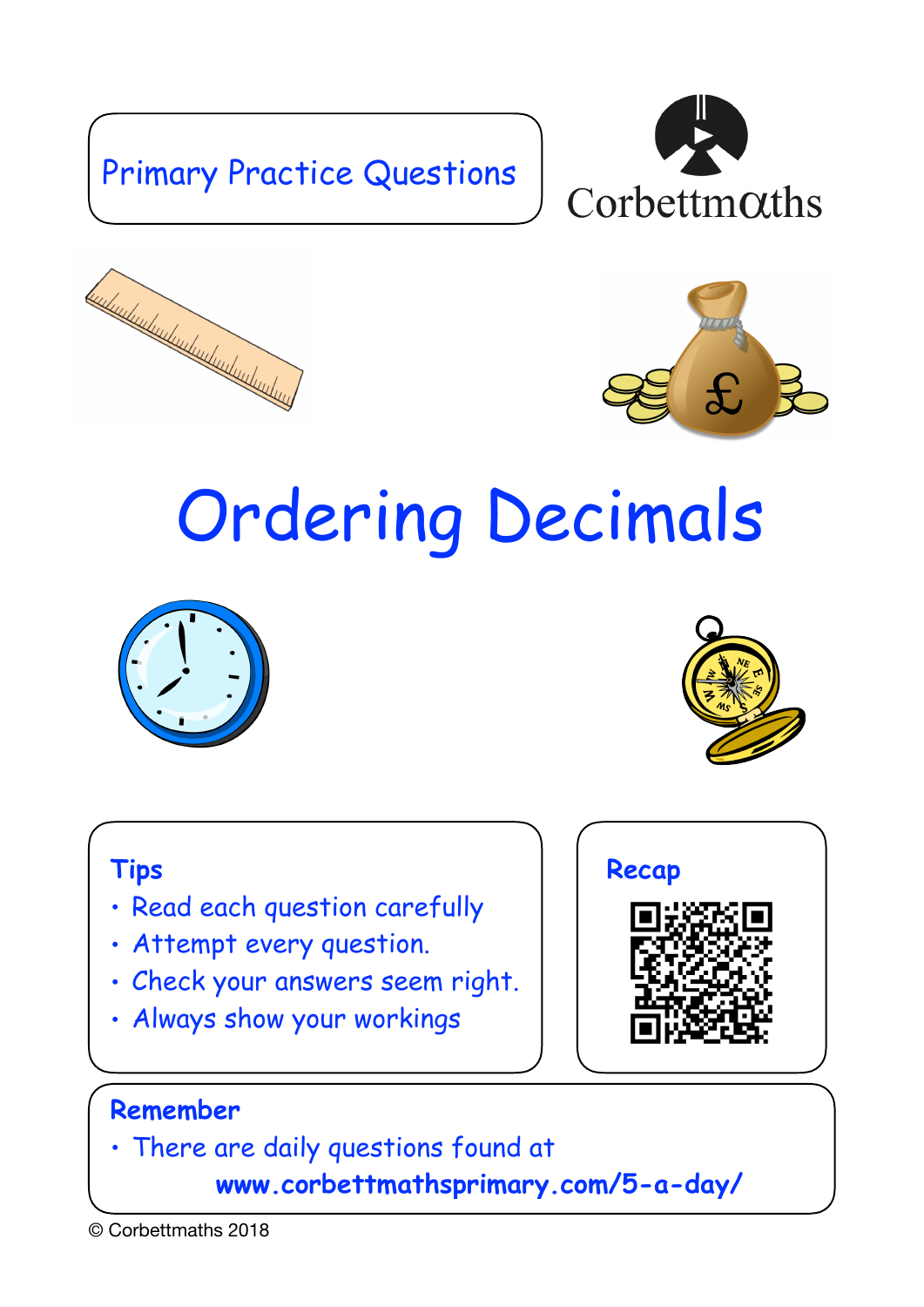



© Corbettmaths 2018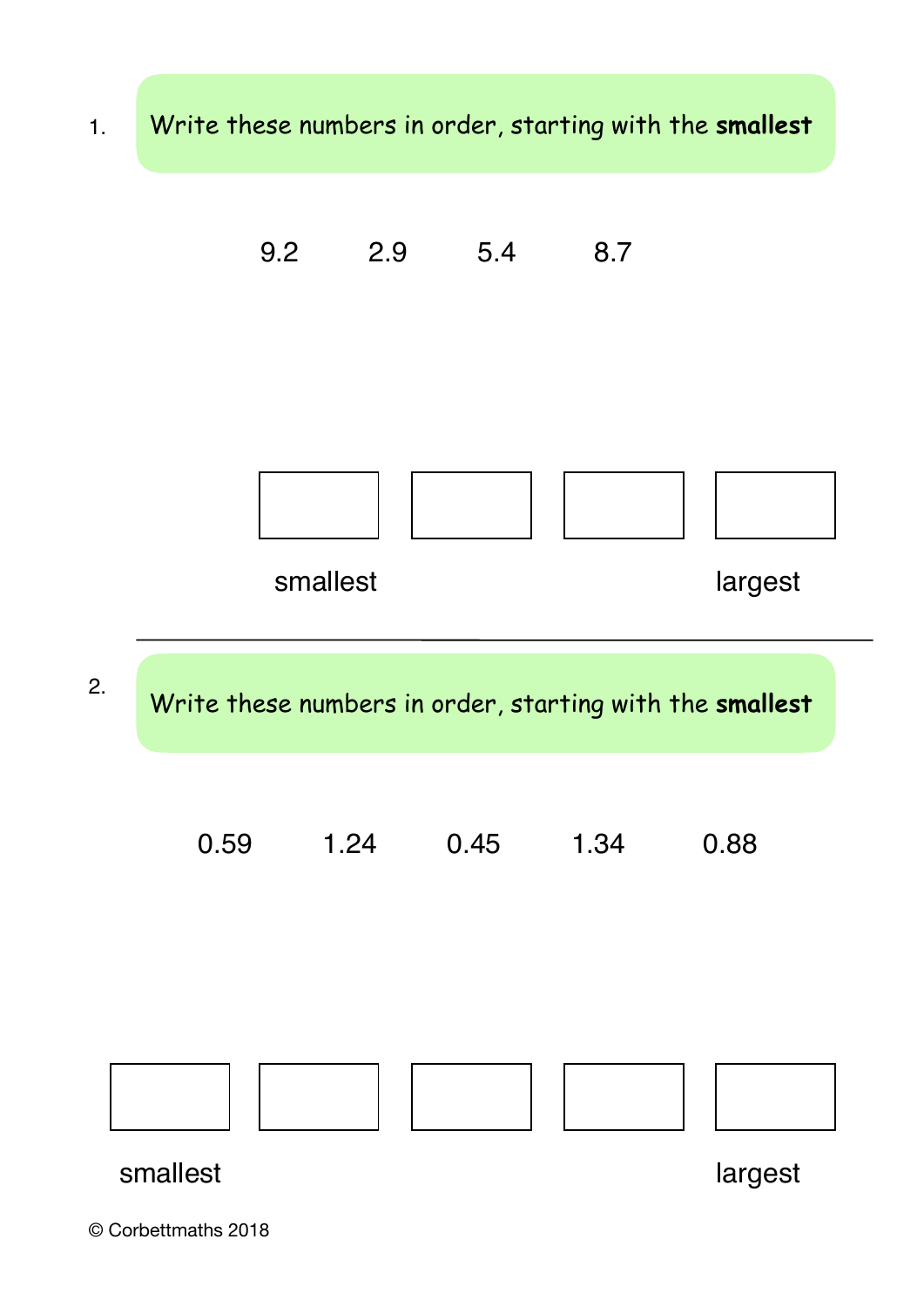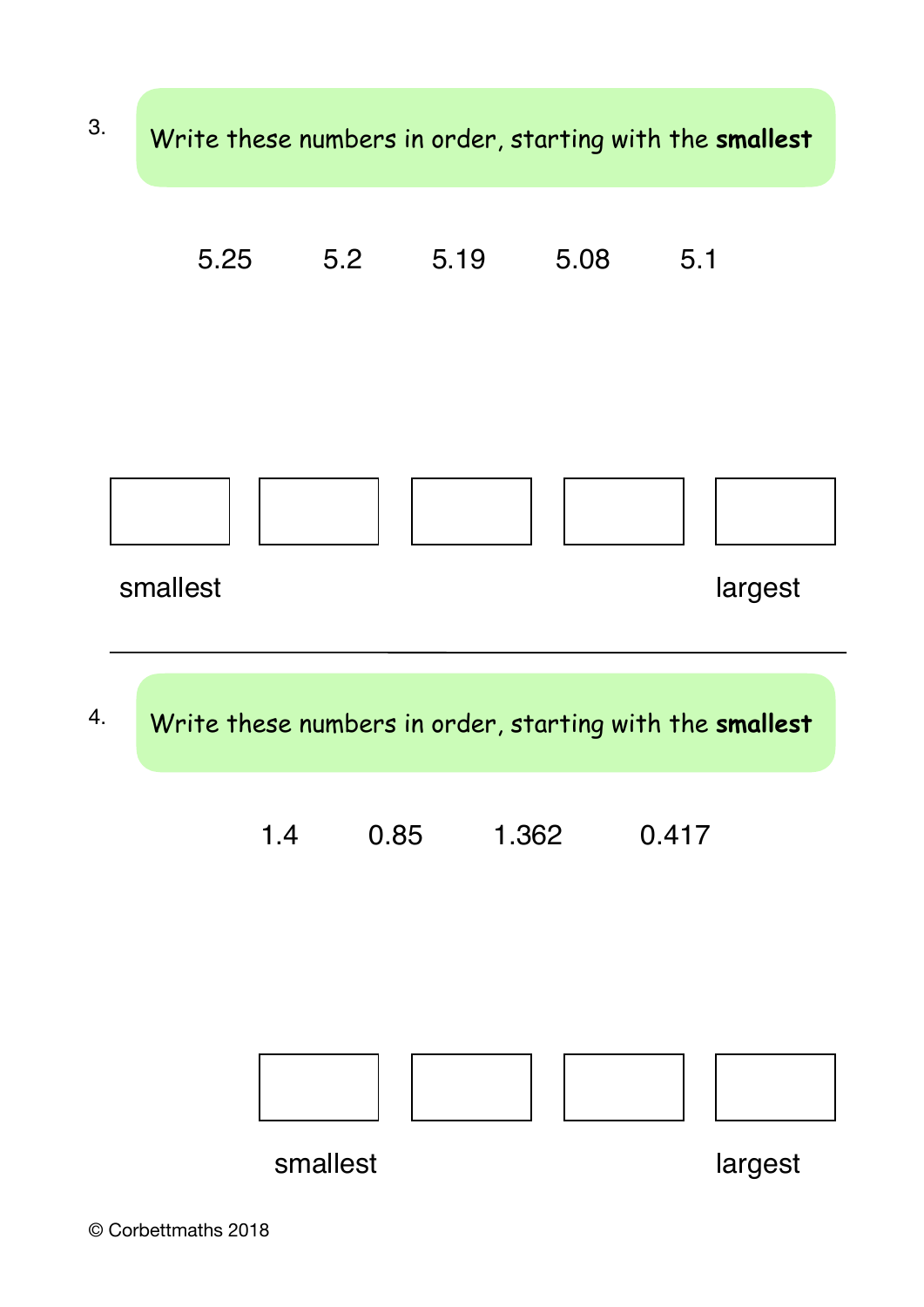

© Corbettmaths 2018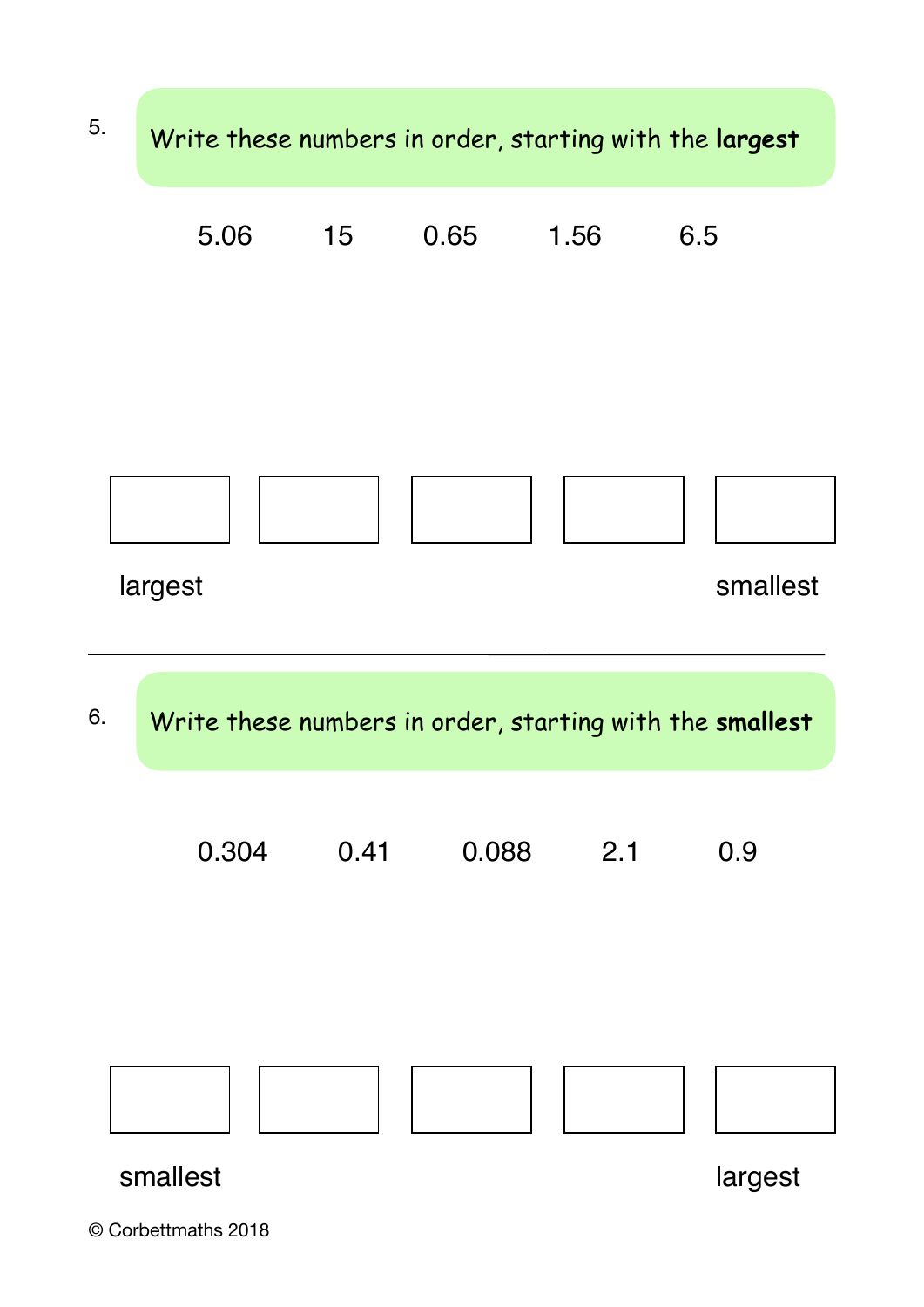![](_page_4_Figure_0.jpeg)

![](_page_4_Figure_1.jpeg)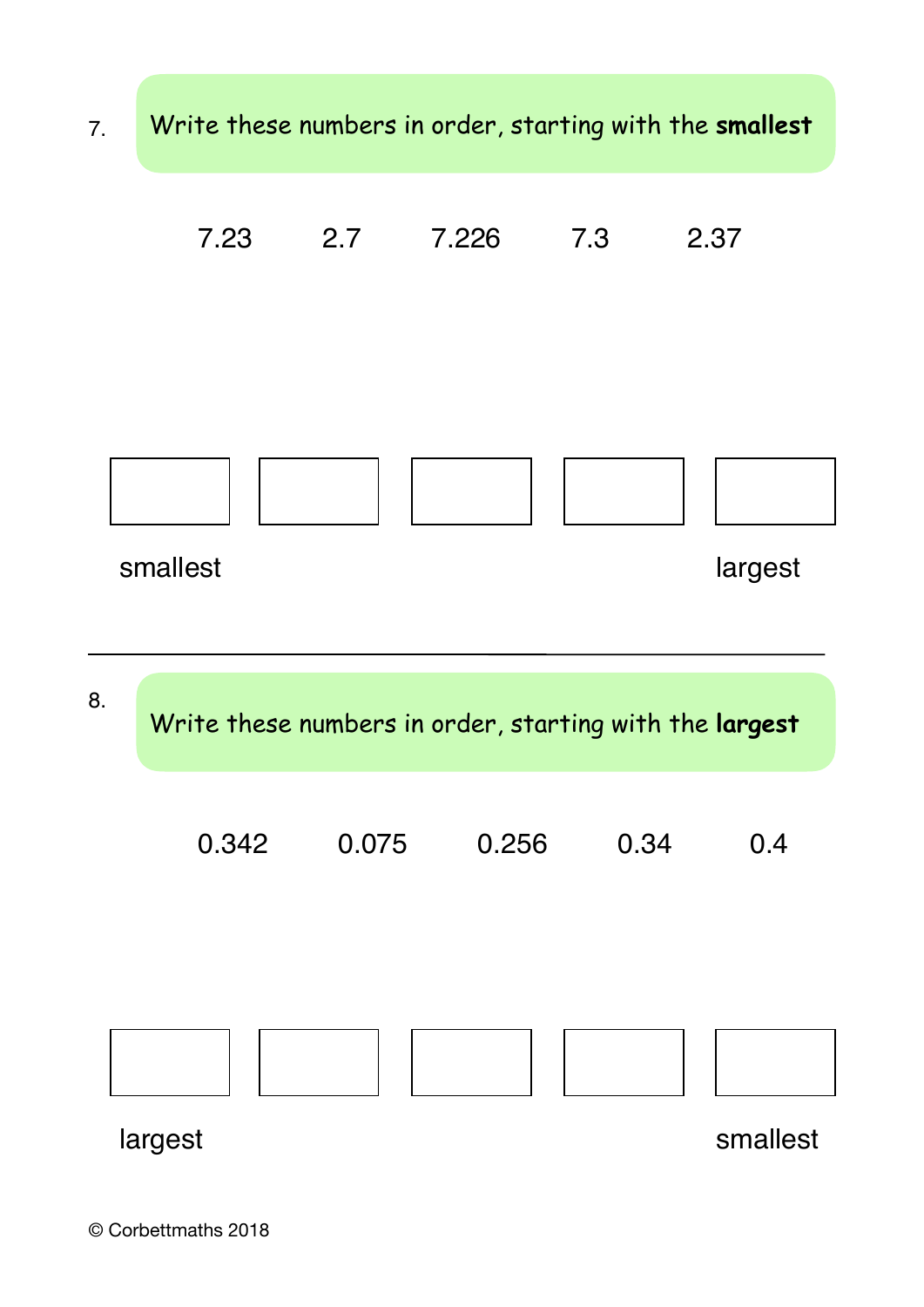![](_page_5_Figure_0.jpeg)